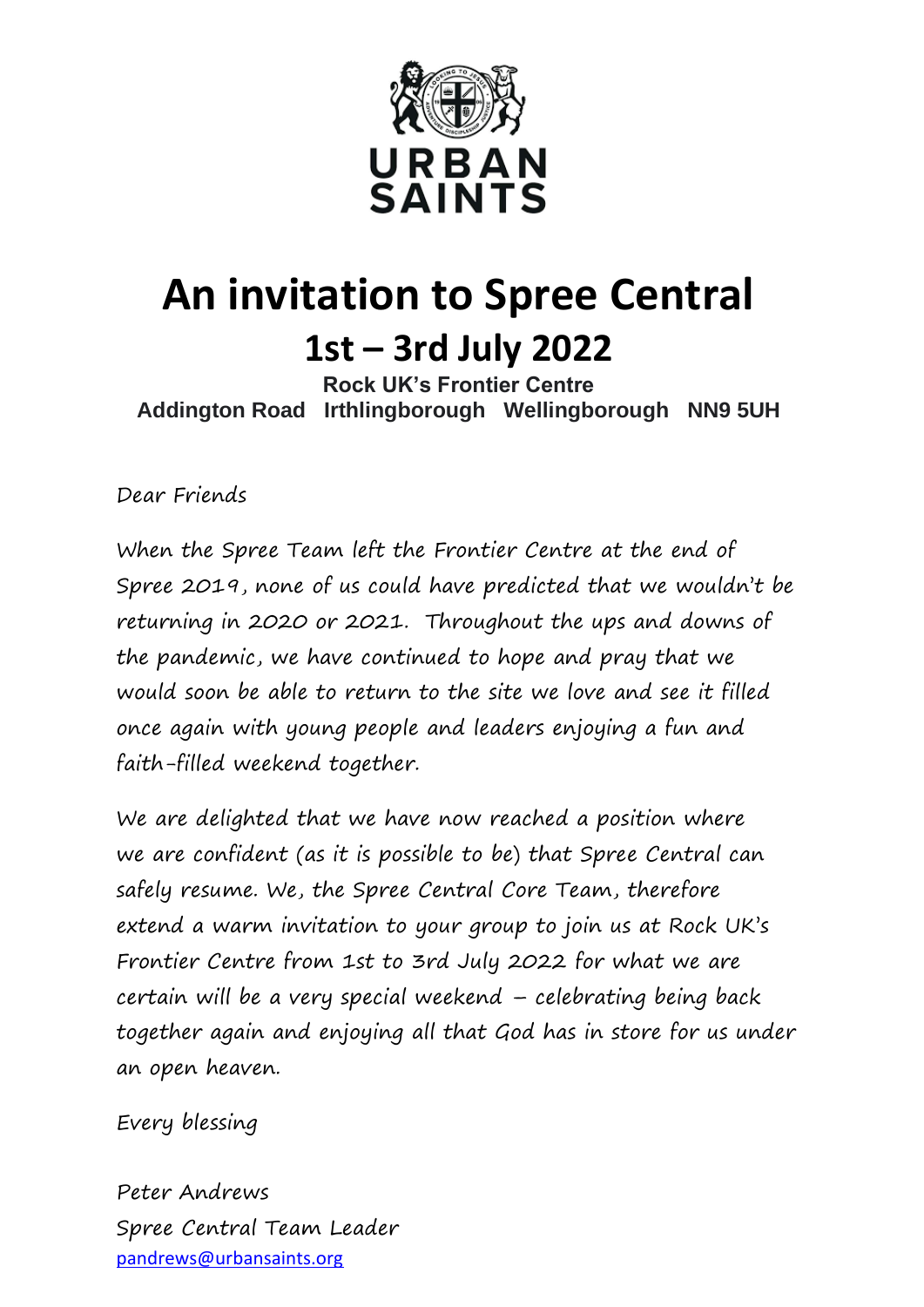### **BOOKING TIMELINE**

**31st January 2022 Bookings open!** *Places can be reserved for a £20 deposit up to 1st April 2022*

| 1st April 2022 | End of <b>EARLY</b> booking period                                                                                        |
|----------------|---------------------------------------------------------------------------------------------------------------------------|
| 31st May 2022  | End of <b>STANDARD</b> booking period                                                                                     |
|                | Last date for submitting names of individuals<br>who require DBS checks via Urban Saints                                  |
| 13th June 2022 | <b>Bookings close</b>                                                                                                     |
|                | Last date for receiving final payments<br>of places booked with deposits                                                  |
|                | Last date for returning DBS Declaration Form                                                                              |
|                | Last date for returning spreadsheets of leaders<br>young people attending Spree, including<br>and<br>dietary requirements |

### **FORMS TO BE TAKEN TO SPREE**

#### **Parental Consent forms**

To be taken to Spree, along with a photocopy of each form, and handed in on arrival *Please do not send to the Administrator*

#### **Rock UK Medical Conditions form**

To be taken to Spree and handed in on arrival *Please do not send to the Administrator*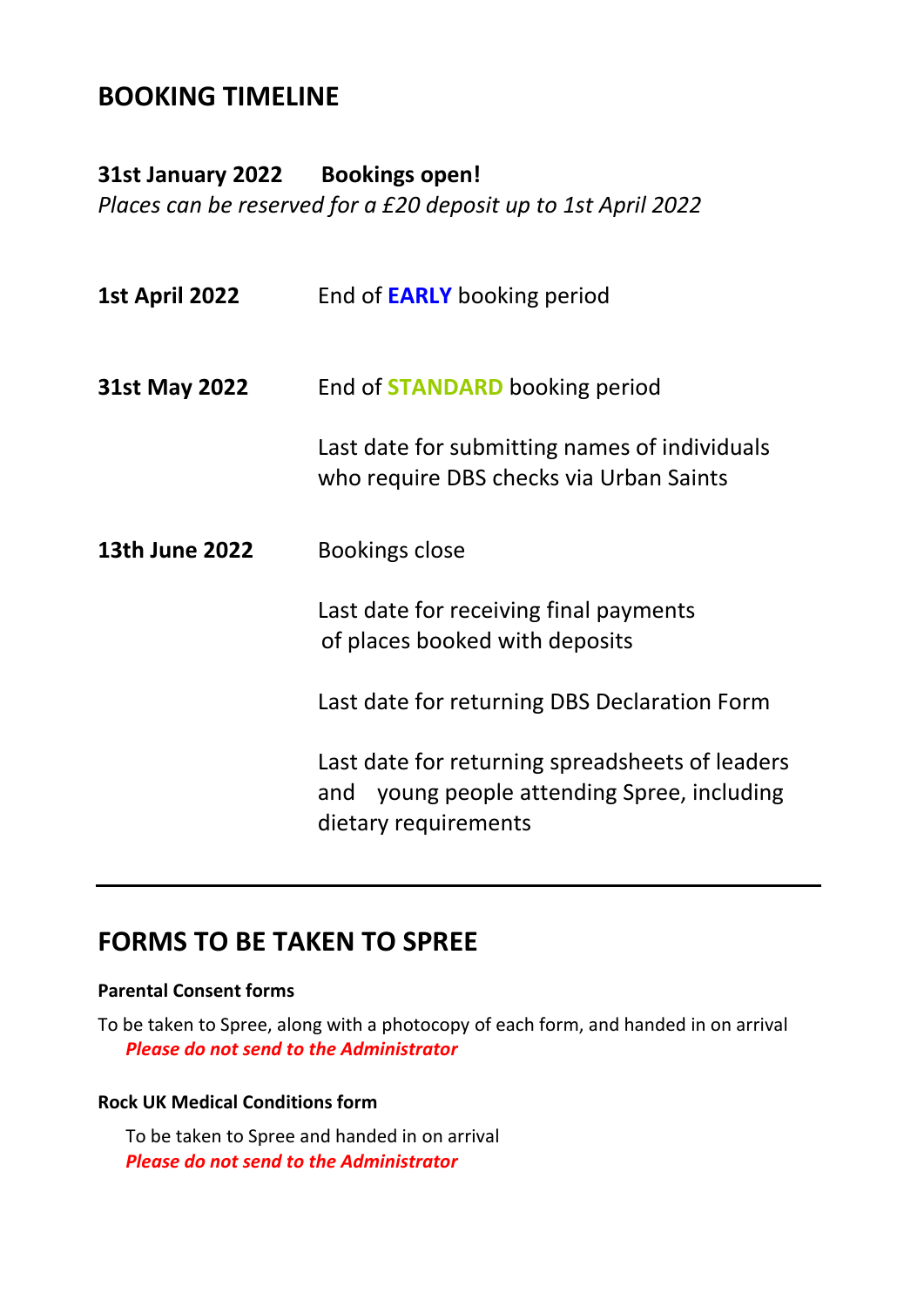### **SPREE CENTRAL 2022**

### **INTRODUCTION**

#### **WHAT IS SPREE?**

Spree is a crazy weekend of activities coupled with a worship and teaching programme designed to encourage young people (8-15) to either take their first step of faith or move forward in their spiritual journey. It's organised by [Urban Saints](https://www.urbansaints.org/) and is specifically designed to allow children's and youth leaders to bring their groups away, to build relationships, have fun together and allow space for everyone to meet with God. You don't need to be connected to Urban Saints to come to Spree ... you just need to be up for having a great time!

#### **THE PROGRAMME**

Spree opens at 4.30 pm on Friday 1st July. Most people aim to arrive between 4.30 pm and 7.30 pm. The first activity is the worship and teaching session which starts at 9.00 pm. We run a barbecue leading up to this; the cost of the barbecue is included in your fee so, whatever your catering option, you do not have to worry about food on the first evening. We then have some time in the teaching and worship venues which are divided into under-11s and 11+. The sessions are fun, interactive and challenging. Then it's straight into our Late Nite programme which may include a night walk, games, movies, youth café and other activities. Saturday and Sunday sees activities such as canoeing, King Swing, archery, football, giant inflatables, crafts, workshops and, new for 2022, the adrenaline-filled Aerial Adventure course including high ropes, abseil tower, abseil slope, climbing wall and twin zip wire. Spree ends at 3.00 pm on Sunday 3rd July.

### **ACCOMMODATION AND CATERING OPTIONS**

Fees include activities and barbecue. Leaders who do not wish to participate in Rock UK adventure activities (e.g. canoeing, Aerial Adventure, King Swing) can book non-activity places. Places can be reserved for a deposit of £20 per person up to 31st March, after which full fees are required when booking.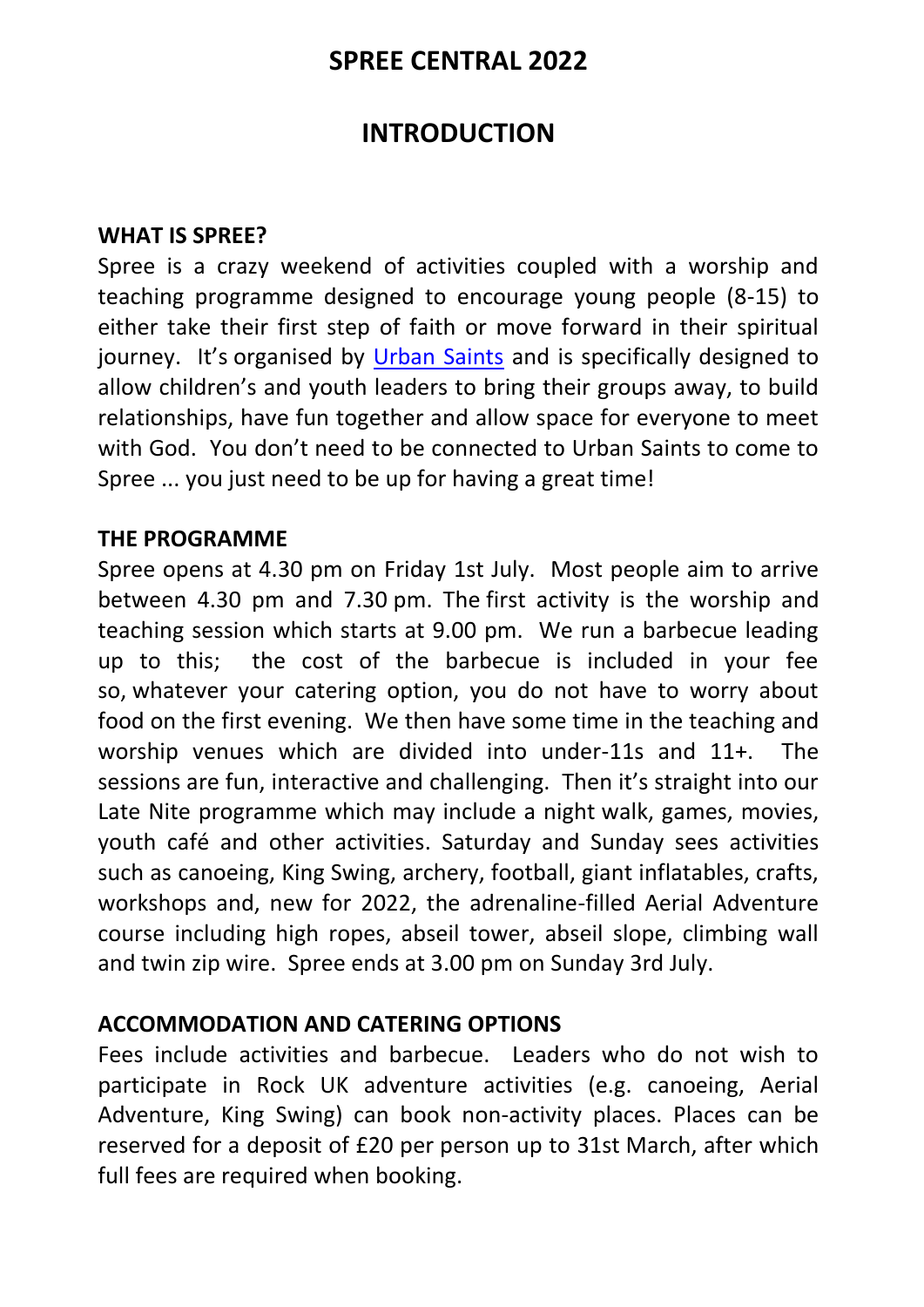### **SPREE CENTRAL 2022 FEES**

| <b>ACCOMMODATION CHOICE</b><br>The whole group must stay in the<br>same type of accommodation<br><b>CAMPING/SELF CATERED</b><br>Bring your own tents, catering equipment and food                                                                                                                                                    | <b>EARLY</b><br><b>booked</b><br>by<br>01.04.22<br>With Activity<br>£60                                                                                                                                                        | <b>STANDARD</b><br>01.04.22<br>to<br>12.06.22<br>With Activity<br>£70 |
|--------------------------------------------------------------------------------------------------------------------------------------------------------------------------------------------------------------------------------------------------------------------------------------------------------------------------------------|--------------------------------------------------------------------------------------------------------------------------------------------------------------------------------------------------------------------------------|-----------------------------------------------------------------------|
| A water point is available on the campsite<br>Toilets and wash facilities provided                                                                                                                                                                                                                                                   | <b>Without Activity</b><br>£50                                                                                                                                                                                                 | <b>Without Activity</b><br>£60                                        |
| <b>CAMPING/CATERED</b><br>Bring your own tents<br>Meals will be provided in the Frontier Centre dining room<br>Toilets and wash facilities provided                                                                                                                                                                                  | With Activity<br>£85<br><b>Without Activity</b><br>£75                                                                                                                                                                         | With Activity<br>£95<br><b>Without Activity</b><br>£85                |
| INDOOR/SELF-CATERED<br>Allocated rooms in an indoor accommodation block with ensuite<br>or shared facilities and exclusive use of a kitchen and dining area<br>to do your own catering<br>Crockery and cooking utensils provided.<br>Bed linen provided, but bring own towels<br>Very limited availability - early booking essential | With Activity<br>£95<br><b>Without Activity</b><br>£85                                                                                                                                                                         | With Activity<br>£105<br><b>Without Activity</b><br>£95               |
| <b>INDOOR/CATERED</b><br>Allocated rooms in an indoor accommodation block<br>with en-suite or shared facilities.<br>Meals will be provided in the Frontier Centre dining room<br>Bed linen provided, but bring your own towels<br>Limited availability - early booking advised                                                       | With Activity<br>£120<br><b>Without Activity</b><br>£110                                                                                                                                                                       | With Activity<br>£130<br><b>Without Activity</b><br>£120              |
| <b>SATURDAY</b><br><b>DAY VISITORS</b><br>Registration from 8.30 am on Saturday 2nd July<br>Group may stay on site until 11.30 pm<br>or leave when you're ready                                                                                                                                                                      | <b>NON-CATERED</b><br>With activity £35<br><b>Without activity £25</b><br>Bring your own food<br>No hot food available on site<br><b>CATERED - Lunch and dinner</b><br><b>With activity £45</b><br><b>Without activity £35</b> |                                                                       |
| <b>SERVICE CREW - CAMPING and CATERED</b><br>Service Crew members are expected to bring a tent<br>and to camp in the Service Crew team area.                                                                                                                                                                                         | £20                                                                                                                                                                                                                            | Meals will be provided in the<br>Frontier Centre dining room<br>£30   |
| All meals will be provided for them<br>in Frontier Centre dining room.                                                                                                                                                                                                                                                               |                                                                                                                                                                                                                                |                                                                       |

A bursary scheme is available to young people or leaders who may struggle to pay the full fees. Contact the Spree Team Leader if you require details.

Leaders' children under the age of 8 may attend Spree for free.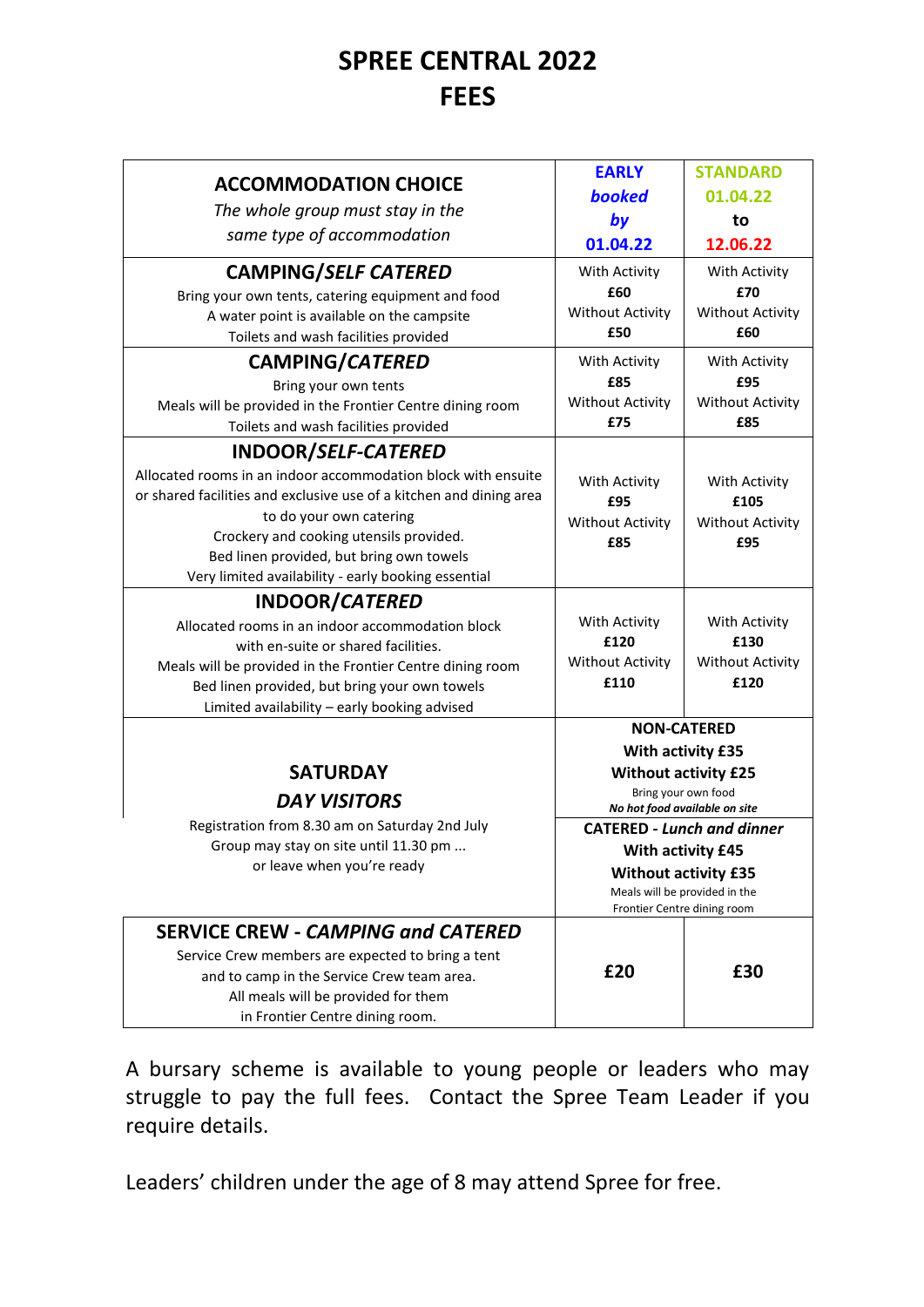# **SPREE CENTRAL 2022 NOTES**

We are committed to making our events and experiences as accessible and inclusive as possible so that everyone can get the best out of their time with us. To help us serve you as well as we can, please discuss with us before the event the things that would help you most. If we don't know in advance what you would like, we may not be able to offer it at the event.

Tents may be set up prior to the event, starting either on the evening of Thursday 2nd July from 5.00 pm to 10.00 pm, or from 9.00 am to 4.30 pm on Friday 3rd July, but under 16s are not allowed on site before 4.30 pm on Friday.

For those staying indoors, all rooms have a minimum of two beds, so please be prepared to share with members of your group. Separate rooms will be allocated to boys, girls and male and female leaders (unless married). We will aim to keep your group together in the same block, but this may not always be possible and you are likely to be sharing an accommodation block with another group.

### **CANCELLATION AND REFUND POLICY**

Notification of cancellation will only be effective from the date it is actually received in writing. If more than 56 days' notice (eight weeks) prior to commencement of Spree is given, only the deposit is forfeited. If your cancellation is received less than 56 days prior to the commencement Spree, the following charges will be made:

| Period of notice given before event start date: | <b>Cancellation/Amendment fee:</b> |
|-------------------------------------------------|------------------------------------|
|                                                 |                                    |

| 30 – 56 days | 50%  |
|--------------|------|
| 7 – 29 days  | 75%  |
| $0 - 6$ days | 100% |

Full details of our terms and conditions, including our contract with you, can be found [HERE.](https://www.urbansaints.org/downloads/Camps%20-%20General%20docs/Urban%20Saints%20Camps%20Terms%20%26%20Conditions%202021.pdf)

If the event is cancelled for any reason, all fees paid, including deposits, will be refunded in full.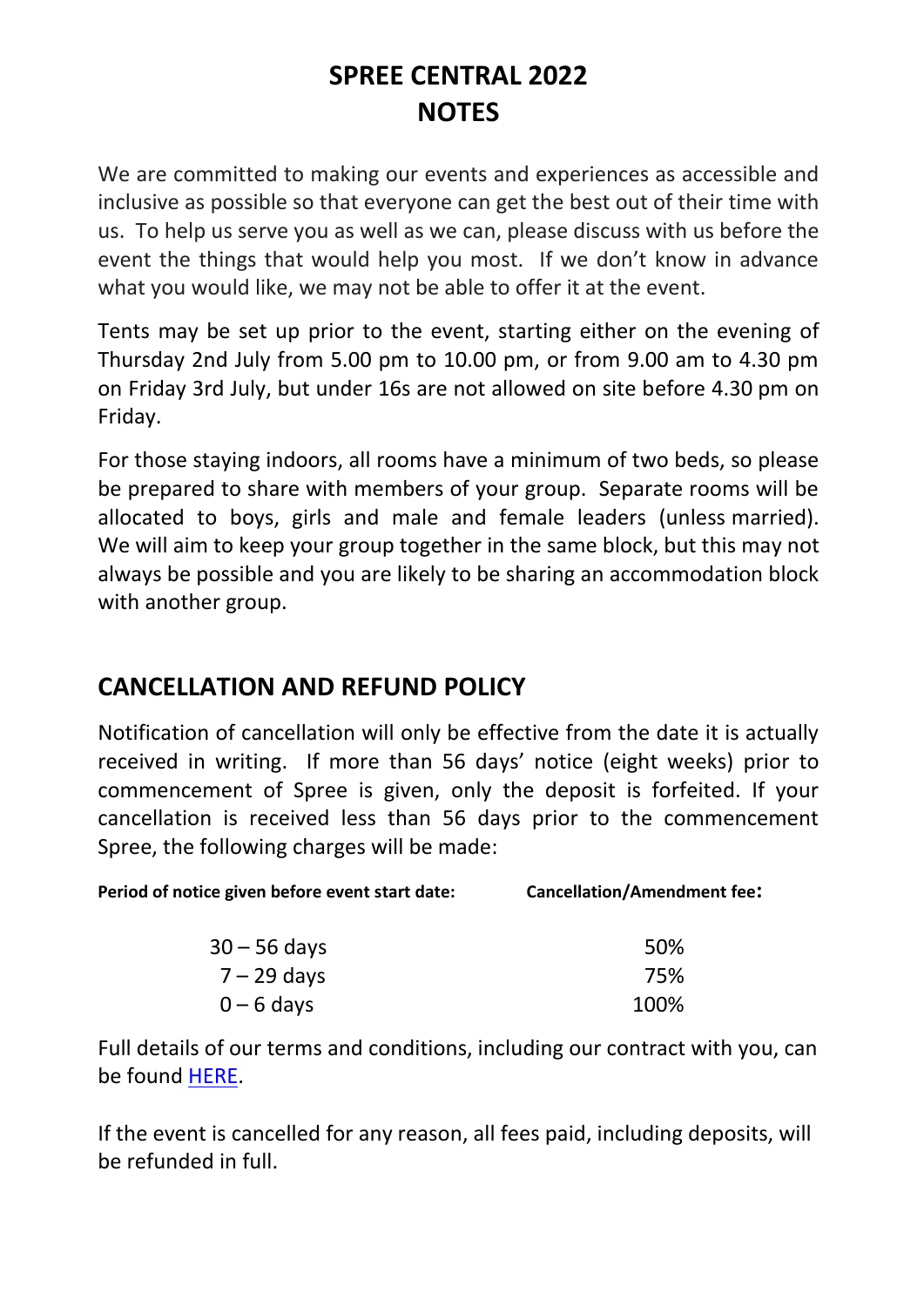### **SPREE CENTRAL 2022**

### **ATTENDANCE LIST AND ACTIVITIES BOOKING**

In advance of the weekend, we will ask you to submit details of all leaders and young people who are attending Spree, along with any dietary requirements [required for the barbecue and catering]. We will send you instructions on how to do this along with information on any activities that need to be booked in advance of the weekend.

#### **SPREE SERVICE CREW**

For young people aged 14-18, Spree offers the opportunity to join our Service Crew: this is a great way to make new friends, develop leadership skills, and grow in their faith. If you have young people who you think would make great Service Crew members, please encourage them to sign up for the weekend. We require a written reference for each Service Crew member – *see separate form for details.* We would be delighted to hear from over 18s who would be interested in being part of the Spree Team - please contact the Spree Team Leader for more information.

#### **DBS DECLARATION**

**All** groups attending Spree are required to complete and return the DBS Declaration Form that can downloaded from the website (see below).

We strongly advise that you familiarise yourself with the content of this form before you make your booking and take any actions that are required in order for it to be signed and returned to the Spree Administrator no later **13th June 2022**. The returned declaration will be taken to apply to all over 18s listed on your Attendance List (see Attendance List and Activities Booking above).

#### **FORMS**

- Each young person attending Spree must have a completed Spree Central Parental Consent form - **please do not use your own church's version**
- Please bring the forms with you for you to refer to whilst at Spree
- Please bring a photocopy of each form and hand in the copies on arrival
- Medical conditions or special needs indicated on the Parental Consent Form need to be listed on the Rock UK Medical Conditions Form and handed in on arrival

### *Please do not send any of these forms to us before the weekend*

Forms can be downloaded from the Urban Saints website <https://www.urbansaints.org/events/2>